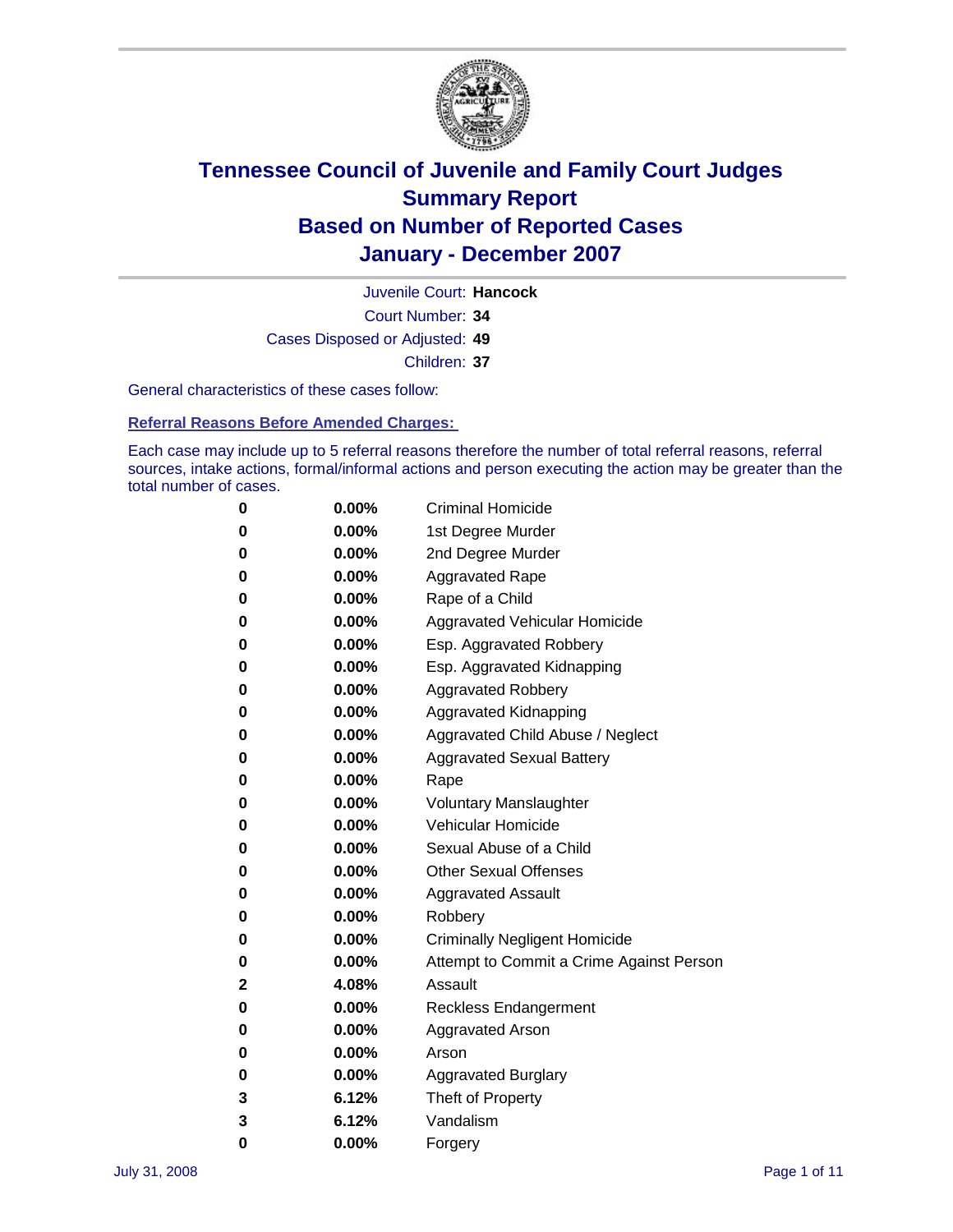

Court Number: **34** Juvenile Court: **Hancock**

Cases Disposed or Adjusted: **49**

Children: **37**

### **Referral Reasons Before Amended Charges:**

Each case may include up to 5 referral reasons therefore the number of total referral reasons, referral sources, intake actions, formal/informal actions and person executing the action may be greater than the total number of cases.

| 0 | 0.00% | <b>Worthless Checks</b>                                     |  |
|---|-------|-------------------------------------------------------------|--|
| 0 | 0.00% | Illegal Possession / Fraudulent Use of Credit / Debit Cards |  |
| 0 | 0.00% | <b>Burglary</b>                                             |  |
| 0 | 0.00% | Unauthorized Use of a Vehicle                               |  |
| 0 | 0.00% | <b>Cruelty to Animals</b>                                   |  |
| 0 | 0.00% | Sale of Controlled Substances                               |  |
| 0 | 0.00% | <b>Other Drug Offenses</b>                                  |  |
| 1 | 2.04% | <b>Possession of Controlled Substances</b>                  |  |
| 0 | 0.00% | <b>Criminal Attempt</b>                                     |  |
| 1 | 2.04% | Carrying Weapons on School Property                         |  |
| 0 | 0.00% | Unlawful Carrying / Possession of a Weapon                  |  |
| 0 | 0.00% | <b>Evading Arrest</b>                                       |  |
| 0 | 0.00% | Escape                                                      |  |
| 0 | 0.00% | Driving Under Influence (DUI)                               |  |
| 1 | 2.04% | Possession / Consumption of Alcohol                         |  |
| 0 | 0.00% | Resisting Stop, Frisk, Halt, Arrest or Search               |  |
| 0 | 0.00% | <b>Aggravated Criminal Trespass</b>                         |  |
| 0 | 0.00% | Harassment                                                  |  |
| 1 | 2.04% | Failure to Appear                                           |  |
| 0 | 0.00% | Filing a False Police Report                                |  |
| 0 | 0.00% | Criminal Impersonation                                      |  |
| 0 | 0.00% | <b>Disorderly Conduct</b>                                   |  |
| 0 | 0.00% | <b>Criminal Trespass</b>                                    |  |
| 0 | 0.00% | <b>Public Intoxication</b>                                  |  |
| 0 | 0.00% | Gambling                                                    |  |
| 0 | 0.00% | Traffic                                                     |  |
| 0 | 0.00% | Local Ordinances                                            |  |
| 0 | 0.00% | Violation of Wildlife Regulations                           |  |
| 0 | 0.00% | Contempt of Court                                           |  |
| 0 | 0.00% | Violation of Probation                                      |  |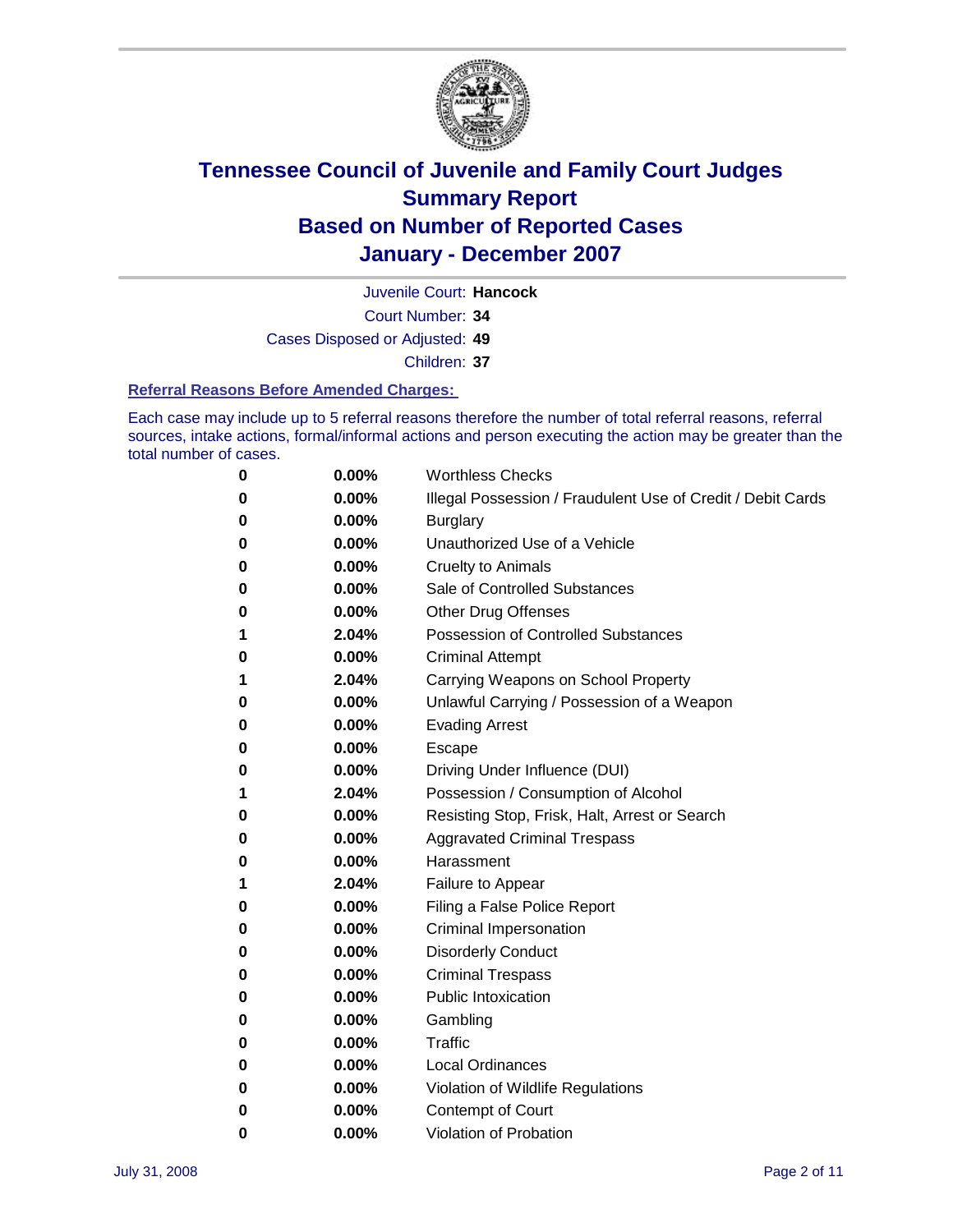

Court Number: **34** Juvenile Court: **Hancock** Cases Disposed or Adjusted: **49** Children: **37**

#### **Referral Reasons Before Amended Charges:**

Each case may include up to 5 referral reasons therefore the number of total referral reasons, referral sources, intake actions, formal/informal actions and person executing the action may be greater than the total number of cases.

| 49          | 100.00% | <b>Total Referrals</b>                 |
|-------------|---------|----------------------------------------|
| 0           | 0.00%   | Other                                  |
| 0           | 0.00%   | <b>Consent to Marry</b>                |
| 0           | 0.00%   | <b>Request for Medical Treatment</b>   |
| 0           | 0.00%   | <b>Child Support</b>                   |
| 0           | 0.00%   | Paternity / Legitimation               |
| 0           | 0.00%   | Visitation                             |
| 0           | 0.00%   | Custody                                |
| 0           | 0.00%   | <b>Foster Care Review</b>              |
| 0           | 0.00%   | <b>Administrative Review</b>           |
| 0           | 0.00%   | <b>Judicial Review</b>                 |
| 0           | 0.00%   | Violation of Informal Adjustment       |
| 0           | 0.00%   | <b>Violation of Pretrial Diversion</b> |
| 0           | 0.00%   | <b>Termination of Parental Rights</b>  |
| 0           | 0.00%   | Dependency / Neglect                   |
| 0           | 0.00%   | <b>Physically Abused Child</b>         |
| 0           | 0.00%   | <b>Sexually Abused Child</b>           |
| 0           | 0.00%   | Violation of Curfew                    |
| 4           | 8.16%   | Violation of a Valid Court Order       |
| 27          | 55.10%  | Possession of Tobacco Products         |
| 0           | 0.00%   | Out-of-State Runaway                   |
| $\bf{0}$    | 0.00%   | In-State Runaway                       |
| 4           | 8.16%   | Truancy                                |
| $\mathbf 2$ | 4.08%   | Unruly Behavior                        |
| 0           | 0.00%   | Violation of Aftercare                 |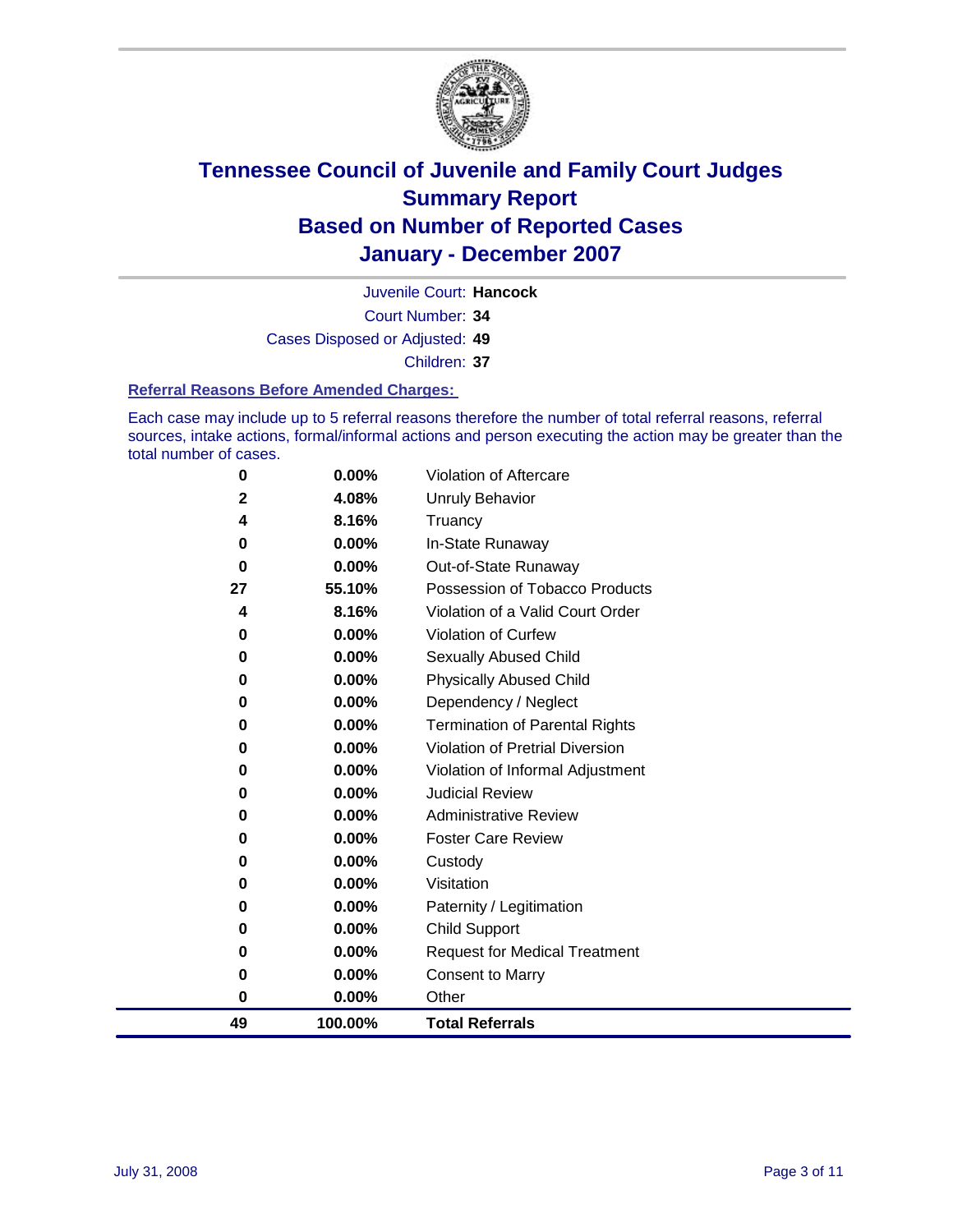

|                            | Juvenile Court: Hancock        |                 |  |  |
|----------------------------|--------------------------------|-----------------|--|--|
|                            | Court Number: 34               |                 |  |  |
|                            | Cases Disposed or Adjusted: 49 |                 |  |  |
|                            |                                | Children: 37    |  |  |
| <b>Referral Sources: 1</b> |                                |                 |  |  |
| 35                         | 71.43%                         | Law Enforcement |  |  |
| $\mathbf{2}$               | 4.08%                          | Parents         |  |  |
| 1                          | 2.04%                          | Relatives       |  |  |
| 0                          | $0.00\%$                       | Self            |  |  |
| 10                         | 20.41%                         | School          |  |  |

| 49 | 100.00%  | <b>Total Referral Sources</b>     |  |
|----|----------|-----------------------------------|--|
| 0  | 0.00%    | Other                             |  |
| 0  | 0.00%    | Unknown                           |  |
| 0  | 0.00%    | Hospital                          |  |
| 0  | $0.00\%$ | Child & Parent                    |  |
| 1  | 2.04%    | Victim                            |  |
| 0  | 0.00%    | <b>Other Court</b>                |  |
| 0  | 0.00%    | Social Agency                     |  |
| 0  | $0.00\%$ | <b>Court Staff</b>                |  |
| 0  | 0.00%    | <b>District Attorney's Office</b> |  |
| 0  | 0.00%    | <b>Other State Department</b>     |  |
| 0  | $0.00\%$ | <b>DCS</b>                        |  |
| 0  | 0.00%    | <b>CSA</b>                        |  |

### **Age of Child at Referral: 2**

| 37<br>100.00%         | <b>Total Child Count</b> |
|-----------------------|--------------------------|
| $0.00\%$<br>0         | Unknown / Not Reported   |
| $0.00\%$<br>0         | Ages 19 and Over         |
| 16.22%<br>6           | Ages 17 through 18       |
| 15<br>40.54%          | Ages 15 through 16       |
| 14<br>37.84%          | Ages 13 through 14       |
| 5.41%<br>$\mathbf{2}$ | Ages 11 through 12       |
| 0.00%<br>0            | Ages 10 and Under        |
|                       |                          |

<sup>1</sup> If different than number of Referral Reasons (49), verify accuracy of your court's data.

One child could be counted in multiple categories, verify accuracy of your court's data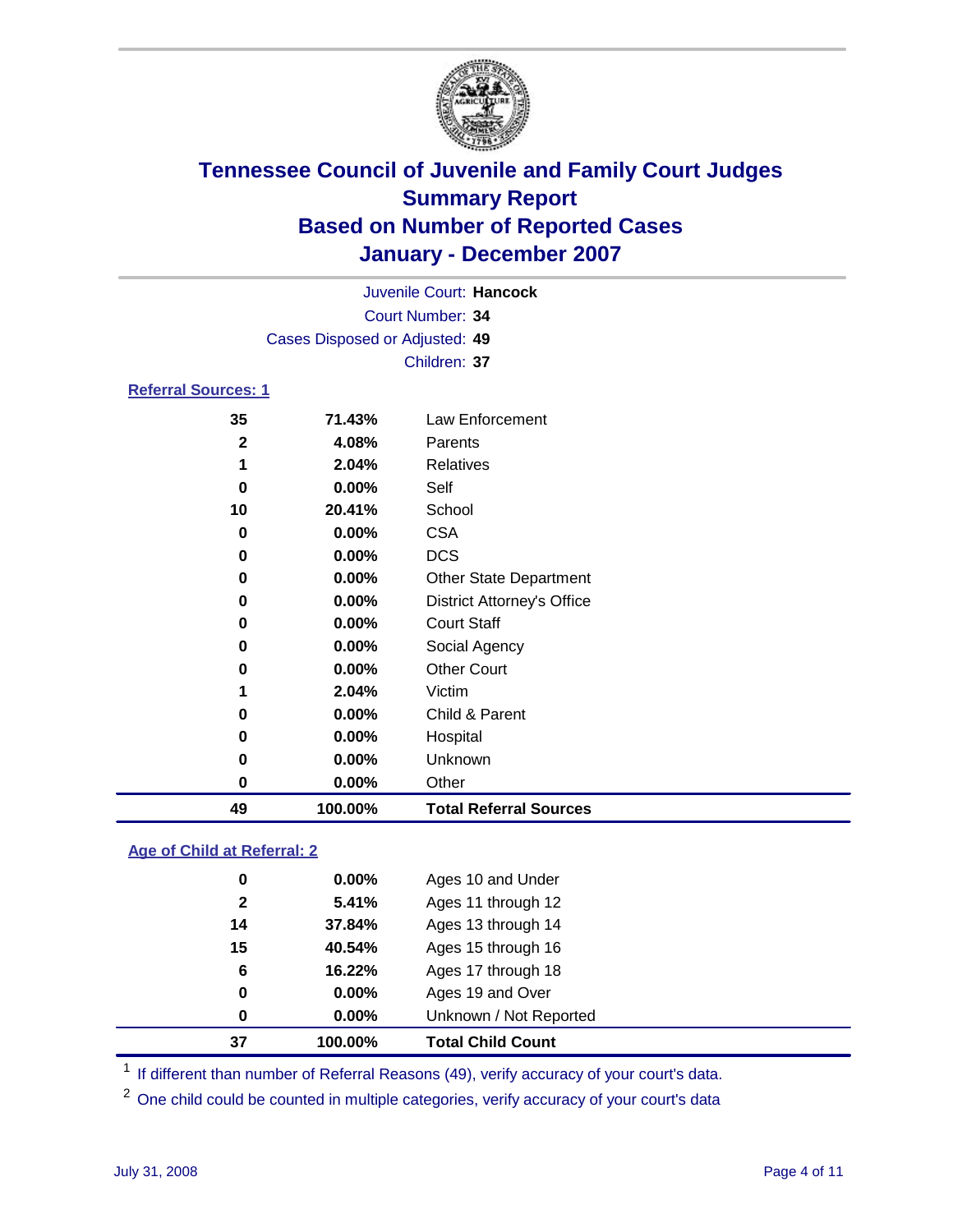

| Juvenile Court: Hancock                 |                                |                          |  |
|-----------------------------------------|--------------------------------|--------------------------|--|
| Court Number: 34                        |                                |                          |  |
|                                         | Cases Disposed or Adjusted: 49 |                          |  |
|                                         |                                | Children: 37             |  |
| Sex of Child: 1                         |                                |                          |  |
| 25                                      | 67.57%                         | Male                     |  |
| 12                                      | 32.43%                         | Female                   |  |
| $\bf{0}$                                | 0.00%                          | Unknown                  |  |
| 37                                      | 100.00%                        | <b>Total Child Count</b> |  |
| Race of Child: 1                        |                                |                          |  |
| 37                                      | 100.00%                        | White                    |  |
| $\bf{0}$                                | 0.00%                          | African American         |  |
| 0                                       | 0.00%                          | Native American          |  |
| 0                                       | 0.00%                          | Asian                    |  |
| 0                                       | 0.00%                          | Mixed                    |  |
| $\mathbf 0$                             | 0.00%                          | Unknown                  |  |
| 37                                      | 100.00%                        | <b>Total Child Count</b> |  |
| <b>Hispanic Origin: 1</b>               |                                |                          |  |
| $\bf{0}$                                | 0.00%                          | Yes                      |  |
| 37                                      | 100.00%                        | <b>No</b>                |  |
| $\mathbf 0$                             | 0.00%                          | Unknown                  |  |
| 37                                      | 100.00%                        | <b>Total Child Count</b> |  |
| <b>School Enrollment of Children: 1</b> |                                |                          |  |
| 37                                      | 100.00%                        | Yes                      |  |
| $\bf{0}$                                | 0.00%                          | No                       |  |
| $\mathbf 0$                             | 0.00%                          | Unknown                  |  |
| 37                                      | 100.00%                        | <b>Total Child Count</b> |  |

One child could be counted in multiple categories, verify accuracy of your court's data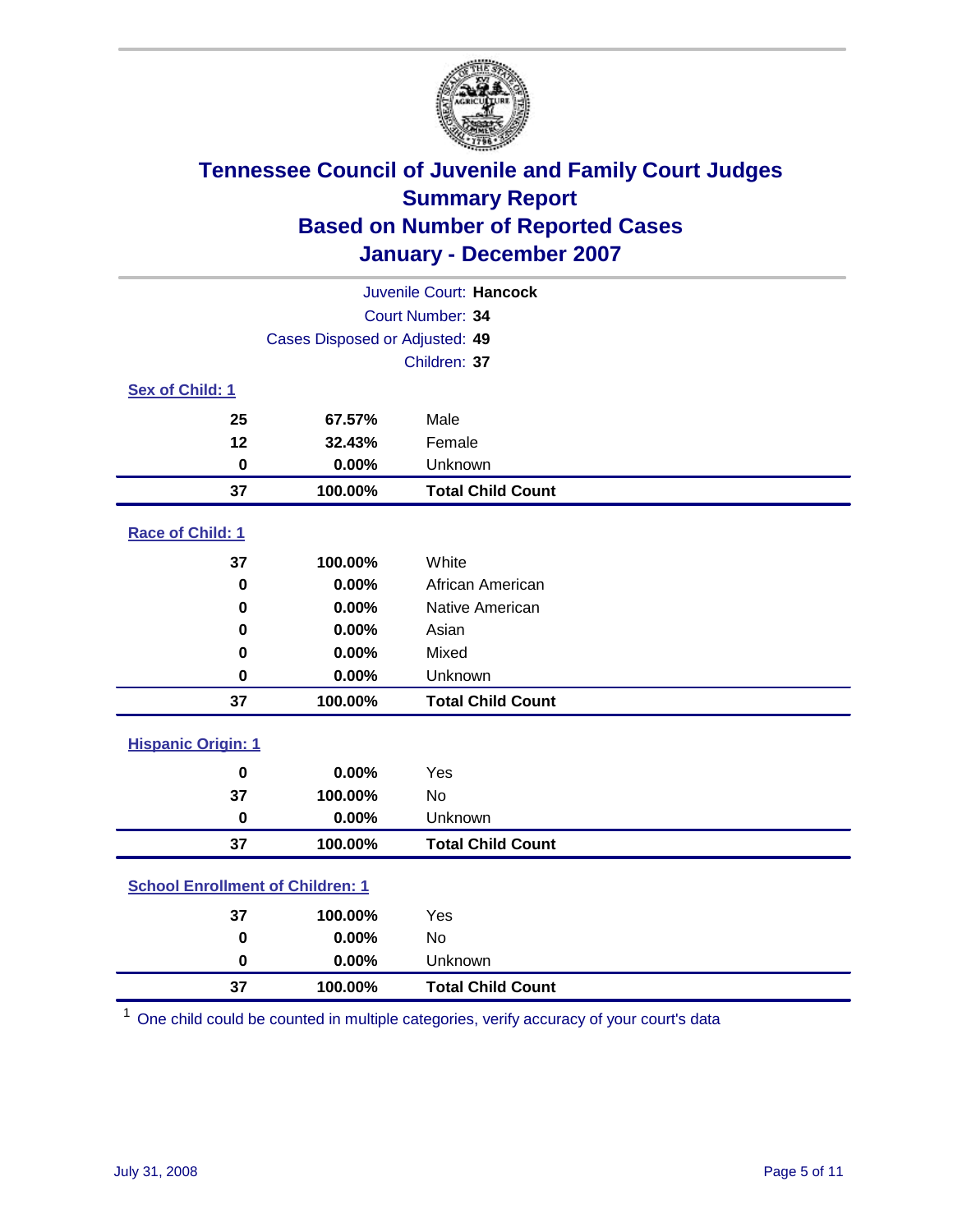

Court Number: **34** Juvenile Court: **Hancock** Cases Disposed or Adjusted: **49** Children: **37 Living Arrangement of Child at Time of Referral: 1 32.43%** With Both Biological Parents **0.00%** With Father and Stepmother **2.70%** With Mother and Stepfather **48.65%** With Mother **2.70%** With Father **8.11%** With Relatives

| With Adoptive Parents<br>$0.00\%$ |
|-----------------------------------|
|-----------------------------------|

| 5.41%    | With Foster Family |  |
|----------|--------------------|--|
| $0.00\%$ | In a Group Home    |  |

| $0.00\%$ | In a Residential Center |
|----------|-------------------------|

**100.00% Total Child Count**

| 0 | $0.00\%$ | In an Institution |
|---|----------|-------------------|
| 0 | $0.00\%$ | Independent       |
| 0 | $0.00\%$ | Unknown           |

**0.00%** Other

### **Type of Detention: 2**

| 49 | 100.00%  | <b>Total Detention Count</b> |
|----|----------|------------------------------|
| 0  | $0.00\%$ | Other                        |
| 49 | 100.00%  | Does Not Apply               |
| 0  | $0.00\%$ | <b>Unknown</b>               |
| 0  | 0.00%    | <b>Psychiatric Hospital</b>  |
| 0  | 0.00%    | Jail - No Separation         |
| 0  | $0.00\%$ | Jail - Partial Separation    |
| 0  | 0.00%    | Jail - Complete Separation   |
| 0  | 0.00%    | Juvenile Detention Facility  |
| 0  | $0.00\%$ | Non-Secure Placement         |
|    |          |                              |

<sup>1</sup> One child could be counted in multiple categories, verify accuracy of your court's data

<sup>2</sup> If different than number of Cases (49) verify accuracy of your court's data.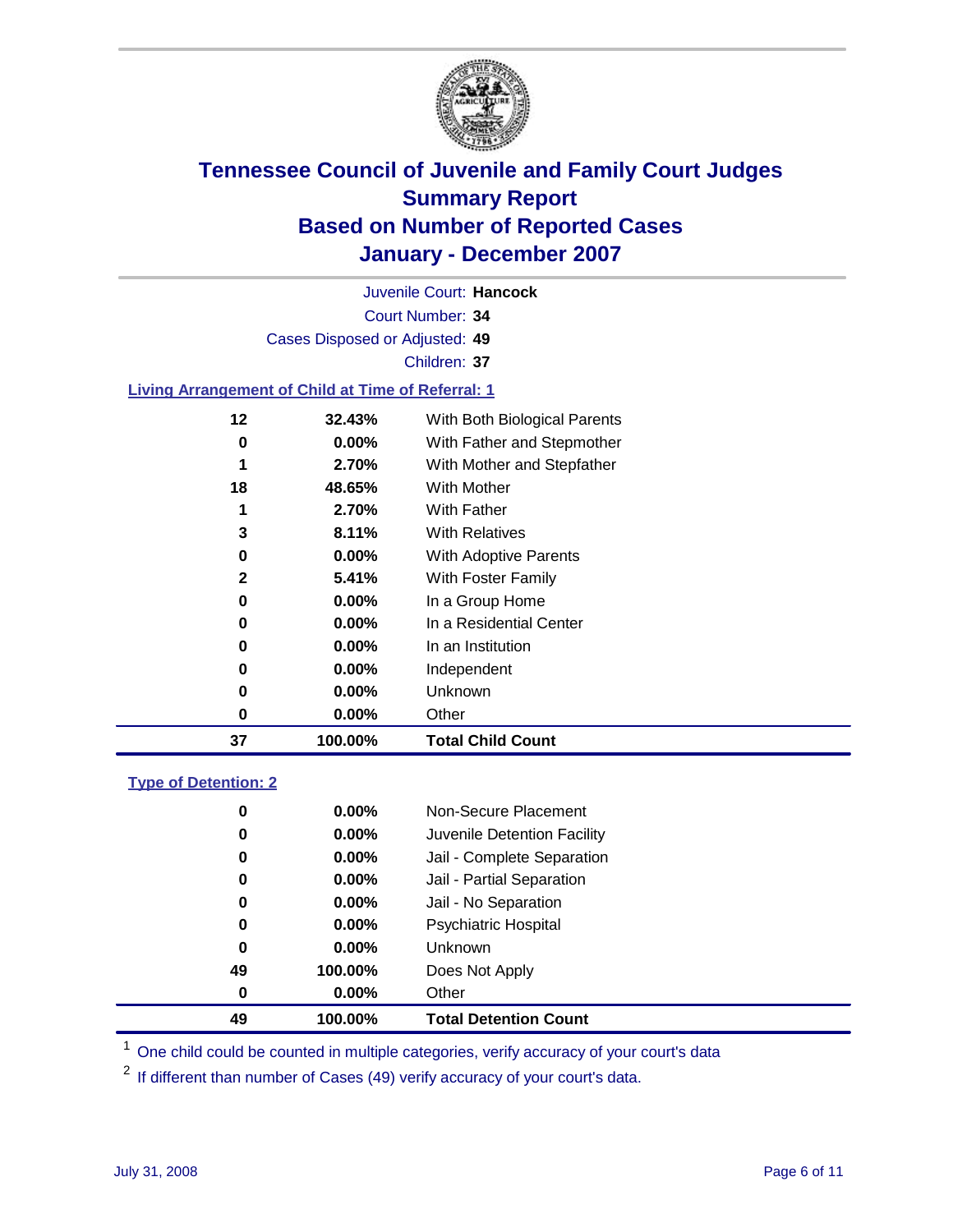

|                                                    |                                | Juvenile Court: Hancock              |
|----------------------------------------------------|--------------------------------|--------------------------------------|
|                                                    |                                | Court Number: 34                     |
|                                                    | Cases Disposed or Adjusted: 49 |                                      |
|                                                    |                                | Children: 37                         |
| <b>Placement After Secure Detention Hearing: 1</b> |                                |                                      |
| 0                                                  | 0.00%                          | Returned to Prior Living Arrangement |
| 0                                                  | 0.00%                          | Juvenile Detention Facility          |
| 0                                                  | 0.00%                          | Jail                                 |
| 0                                                  | 0.00%                          | Shelter / Group Home                 |
| 0                                                  | 0.00%                          | <b>Foster Family Home</b>            |
| 0                                                  | 0.00%                          | <b>Psychiatric Hospital</b>          |
| 0                                                  | 0.00%                          | Unknown / Not Reported               |
| 49                                                 | 100.00%                        | Does Not Apply                       |
| 0                                                  | 0.00%                          | Other                                |
| 49                                                 | 100.00%                        | <b>Total Placement Count</b>         |
|                                                    |                                |                                      |
| <b>Intake Actions: 2</b>                           |                                |                                      |
| 22                                                 | 44.90%                         | <b>Petition Filed</b>                |
| $\bf{0}$                                           | 0.00%                          | <b>Motion Filed</b>                  |
| 27                                                 | 55.10%                         | <b>Citation Processed</b>            |
| 0                                                  | 0.00%                          | Notification of Paternity Processed  |
| 0                                                  | 0.00%                          | Scheduling of Judicial Review        |
| 0                                                  | 0.00%                          | Scheduling of Administrative Review  |
| 0                                                  | 0.00%                          | Scheduling of Foster Care Review     |
| 0                                                  | 0.00%                          | Unknown                              |
| 0                                                  | 0.00%                          | Does Not Apply                       |
| 0                                                  | 0.00%                          | Other                                |
| 49                                                 | 100.00%                        | <b>Total Intake Count</b>            |

<sup>1</sup> If different than number of Cases (49) verify accuracy of your court's data.

<sup>2</sup> If different than number of Referral Reasons (49), verify accuracy of your court's data.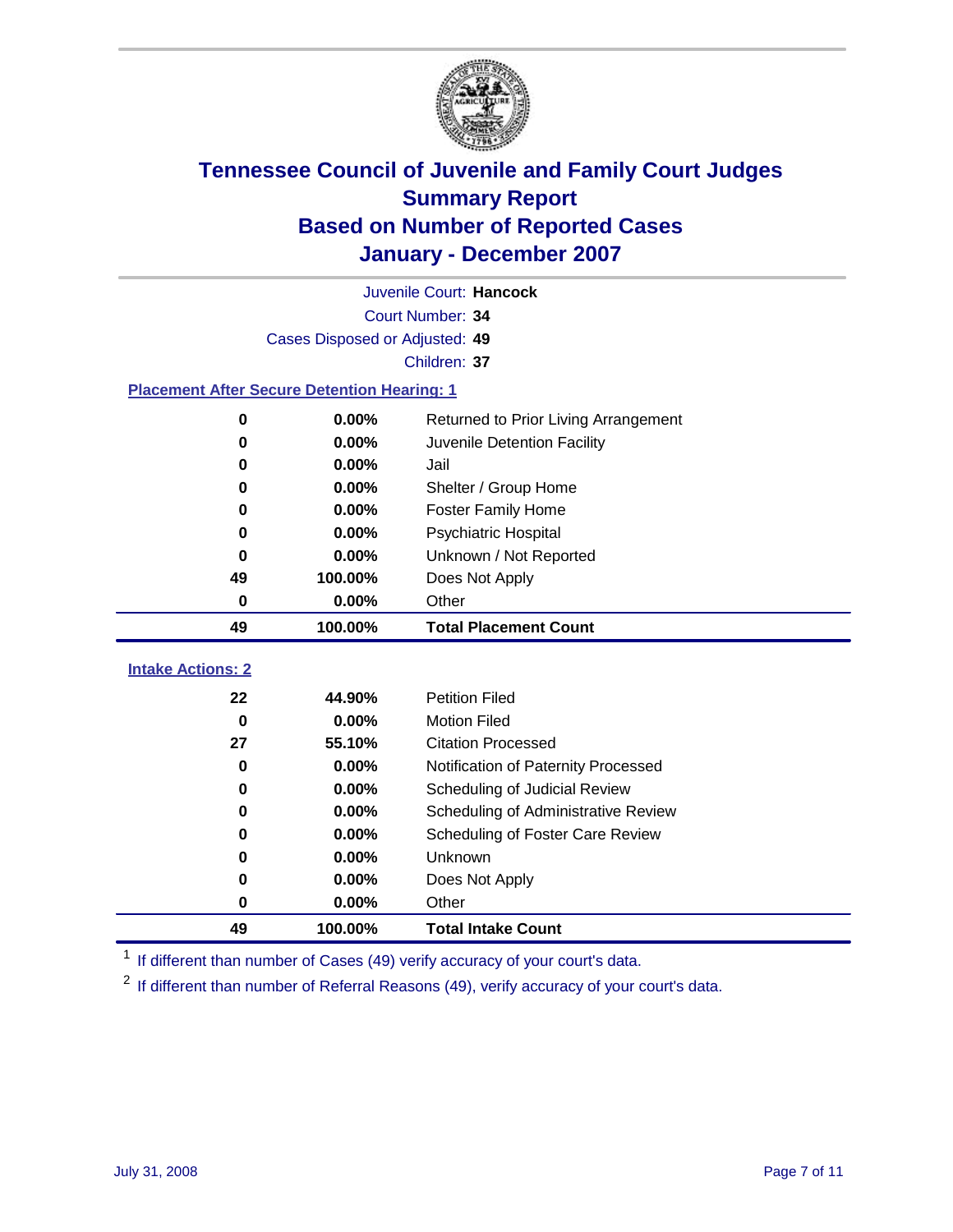

Court Number: **34** Juvenile Court: **Hancock** Cases Disposed or Adjusted: **49** Children: **37**

### **Last Grade Completed by Child: 1**

| 0            | 0.00%   | Too Young for School     |
|--------------|---------|--------------------------|
| 0            | 0.00%   | Preschool                |
| 0            | 0.00%   | Kindergarten             |
| 0            | 0.00%   | 1st Grade                |
| 0            | 0.00%   | 2nd Grade                |
| 0            | 0.00%   | 3rd Grade                |
| 0            | 0.00%   | 4th Grade                |
| $\mathbf{2}$ | 5.41%   | 5th Grade                |
| 5            | 13.51%  | 6th Grade                |
| 4            | 10.81%  | 7th Grade                |
| 13           | 35.14%  | 8th Grade                |
| 3            | 8.11%   | 9th Grade                |
| 7            | 18.92%  | 10th Grade               |
| 3            | 8.11%   | 11th Grade               |
| 0            | 0.00%   | 12th Grade               |
| 0            | 0.00%   | Non-Graded Special Ed    |
| 0            | 0.00%   | <b>GED</b>               |
| 0            | 0.00%   | Graduated                |
| 0            | 0.00%   | Never Attended School    |
| 0            | 0.00%   | Unknown                  |
| $\bf{0}$     | 0.00%   | Other                    |
| 37           | 100.00% | <b>Total Child Count</b> |

### **Enrolled in Special Education: 1**

| 0  | $0.00\%$ | Yes                      |
|----|----------|--------------------------|
| 37 | 100.00%  | No                       |
| 0  | $0.00\%$ | Unknown                  |
| 37 | 100.00%  | <b>Total Child Count</b> |

One child could be counted in multiple categories, verify accuracy of your court's data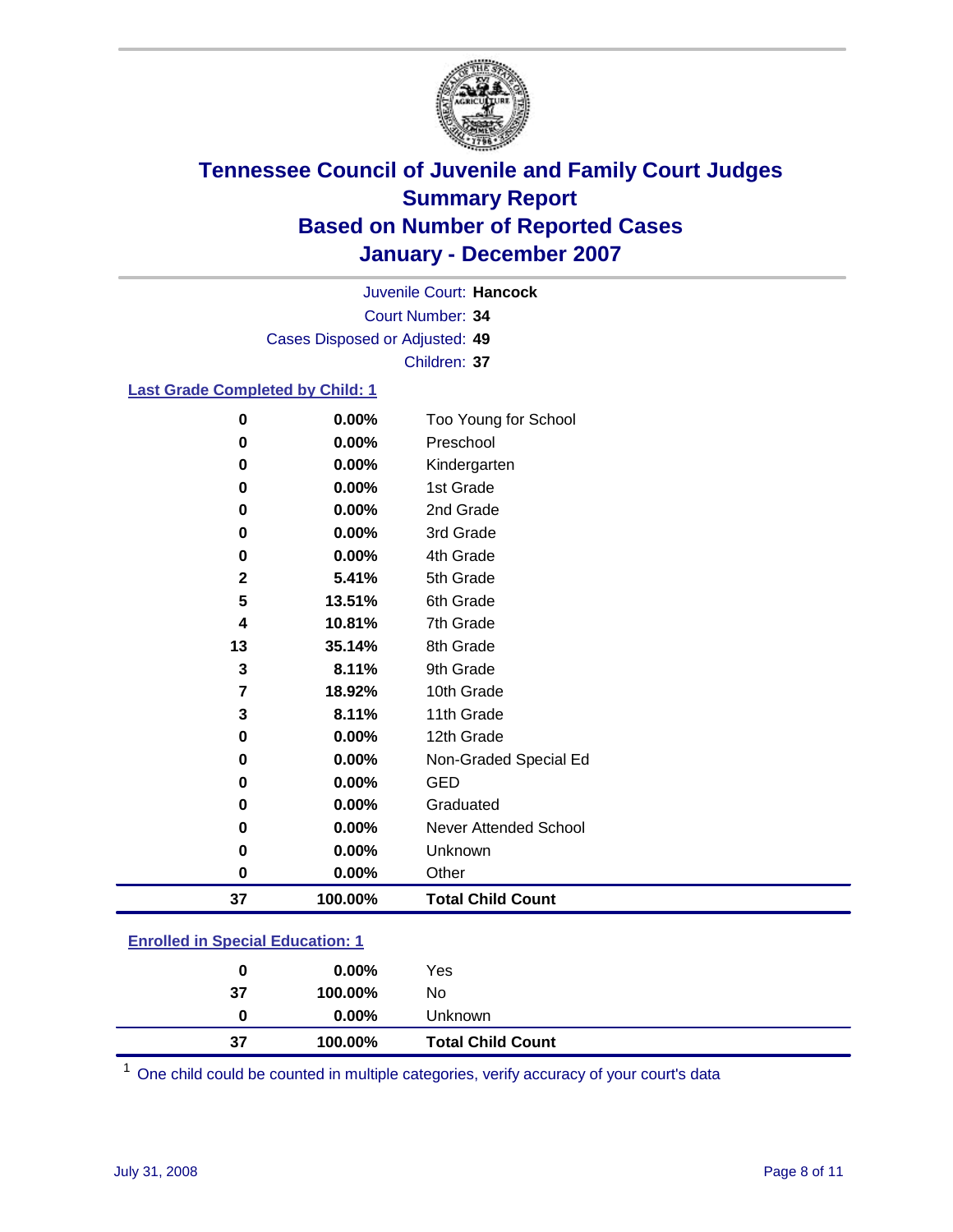

|                              |                                | Juvenile Court: Hancock   |
|------------------------------|--------------------------------|---------------------------|
|                              |                                | Court Number: 34          |
|                              | Cases Disposed or Adjusted: 49 |                           |
|                              |                                | Children: 37              |
| <b>Action Executed By: 1</b> |                                |                           |
| 49                           | 100.00%                        | Judge                     |
| 0                            | $0.00\%$                       | Referee                   |
| 0                            | $0.00\%$                       | <b>YSO</b>                |
| 0                            | $0.00\%$                       | Other                     |
| 0                            | $0.00\%$                       | Unknown / Not Reported    |
| 49                           | 100.00%                        | <b>Total Action Count</b> |

### **Formal / Informal Actions: 1**

| 8  | 16.33%   | Dismissed                                        |
|----|----------|--------------------------------------------------|
| 0  | $0.00\%$ | Retired / Nolle Prosequi                         |
| 11 | 22.45%   | <b>Complaint Substantiated Delinquent</b>        |
| 30 | 61.22%   | <b>Complaint Substantiated Status Offender</b>   |
| 0  | 0.00%    | <b>Complaint Substantiated Dependent/Neglect</b> |
| 0  | $0.00\%$ | <b>Complaint Substantiated Abused</b>            |
| 0  | $0.00\%$ | <b>Complaint Substantiated Mentally III</b>      |
| 0  | $0.00\%$ | Informal Adjustment                              |
| 0  | $0.00\%$ | <b>Pretrial Diversion</b>                        |
| 0  | $0.00\%$ | <b>Transfer to Adult Court Hearing</b>           |
| 0  | $0.00\%$ | Charges Cleared by Transfer to Adult Court       |
| 0  | $0.00\%$ | Special Proceeding                               |
| 0  | $0.00\%$ | <b>Review Concluded</b>                          |
| 0  | $0.00\%$ | Case Held Open                                   |
| 0  | $0.00\%$ | Other                                            |
| 0  | $0.00\%$ | Unknown / Not Reported                           |
| 49 | 100.00%  | <b>Total Action Count</b>                        |

<sup>1</sup> If different than number of Referral Reasons (49), verify accuracy of your court's data.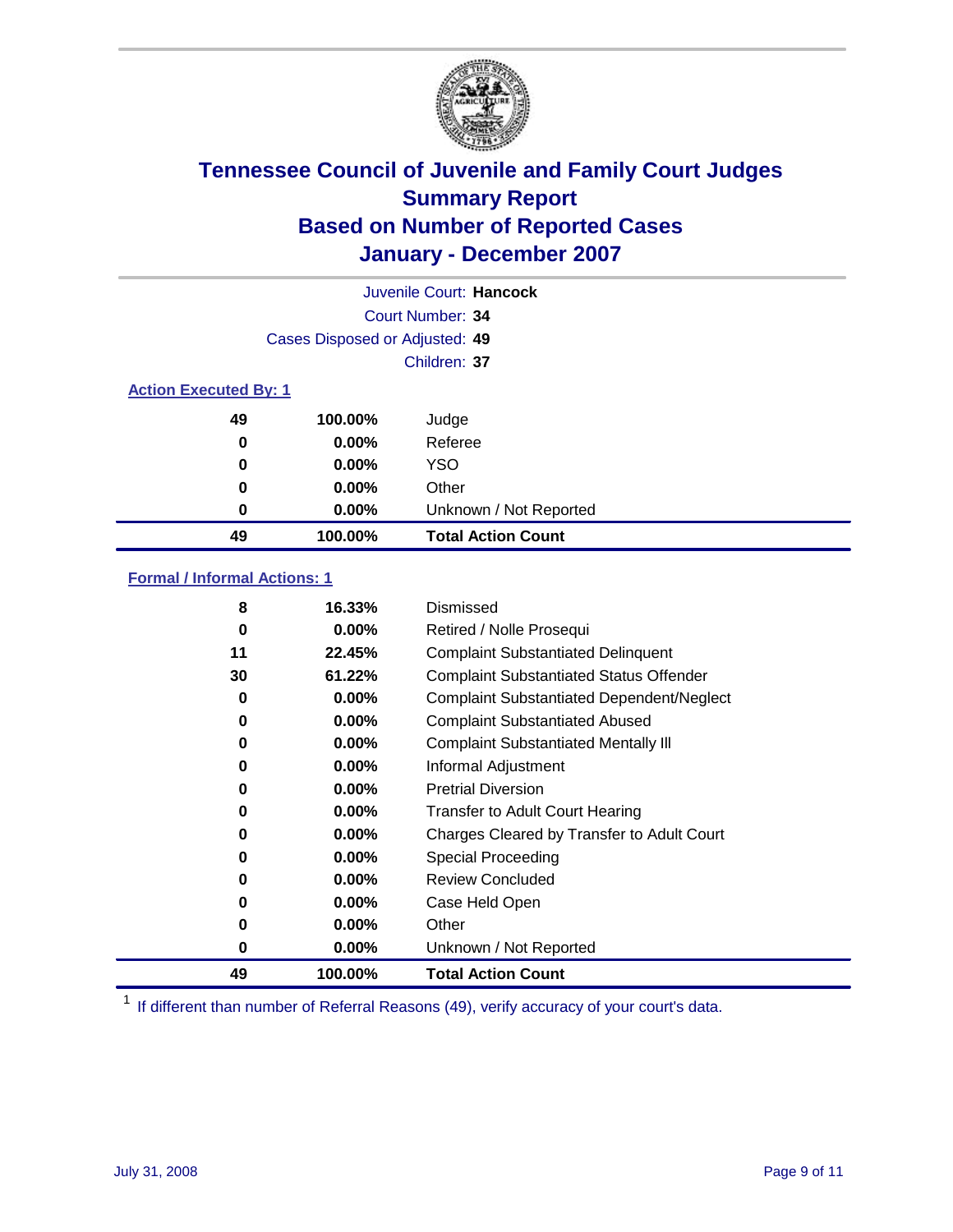

|                       |                                | Juvenile Court: Hancock                               |
|-----------------------|--------------------------------|-------------------------------------------------------|
|                       |                                | Court Number: 34                                      |
|                       | Cases Disposed or Adjusted: 49 |                                                       |
|                       |                                | Children: 37                                          |
| <b>Case Outcomes:</b> |                                | There can be multiple outcomes for one child or case. |
| 8                     | 8.33%                          | Case Dismissed                                        |
| 0                     | 0.00%                          | Case Retired or Nolle Prosequi                        |
| 0                     | 0.00%                          | Warned / Counseled                                    |
| 0                     | 0.00%                          | <b>Held Open For Review</b>                           |
| 0                     | 0.00%                          | Supervision / Probation to Juvenile Court             |
| 0                     | 0.00%                          | <b>Probation to Parents</b>                           |
| 8                     | 8.33%                          | Referral to Another Entity for Supervision / Service  |
| 0                     | 0.00%                          | Referred for Mental Health Counseling                 |
| 0                     | 0.00%                          | Referred for Alcohol and Drug Counseling              |
| 0                     | 0.00%                          | Referred to Alternative School                        |
| 0                     | 0.00%                          | Referred to Private Child Agency                      |
| 0                     | 0.00%                          | Referred to Defensive Driving School                  |
| 0                     | 0.00%                          | Referred to Alcohol Safety School                     |
| 0                     | 0.00%                          | Referred to Juvenile Court Education-Based Program    |
| 0                     | 0.00%                          | Driver's License Held Informally                      |
| 0                     | 0.00%                          | <b>Voluntary Placement with DMHMR</b>                 |
| 0                     | 0.00%                          | Private Mental Health Placement                       |
| 0                     | 0.00%                          | <b>Private MR Placement</b>                           |
| 0                     | 0.00%                          | Placement with City/County Agency/Facility            |
| 0                     | 0.00%                          | Placement with Relative / Other Individual            |
| 26                    | 27.08%                         | Fine                                                  |
| 8                     | 8.33%                          | <b>Public Service</b>                                 |
| 0                     | 0.00%                          | Restitution                                           |
| 0                     | 0.00%                          | <b>Runaway Returned</b>                               |
| 0                     | 0.00%                          | No Contact Order                                      |
| 0                     | 0.00%                          | Injunction Other than No Contact Order                |
| 0                     | 0.00%                          | <b>House Arrest</b>                                   |
| 0                     | 0.00%                          | <b>Court Defined Curfew</b>                           |
| 0                     | 0.00%                          | Dismissed from Informal Adjustment                    |
| 0                     | 0.00%                          | <b>Dismissed from Pretrial Diversion</b>              |
| 0                     | 0.00%                          | Released from Probation                               |
| 0                     | 0.00%                          | <b>Transferred to Adult Court</b>                     |
| 0                     | 0.00%                          | <b>DMHMR Involuntary Commitment</b>                   |